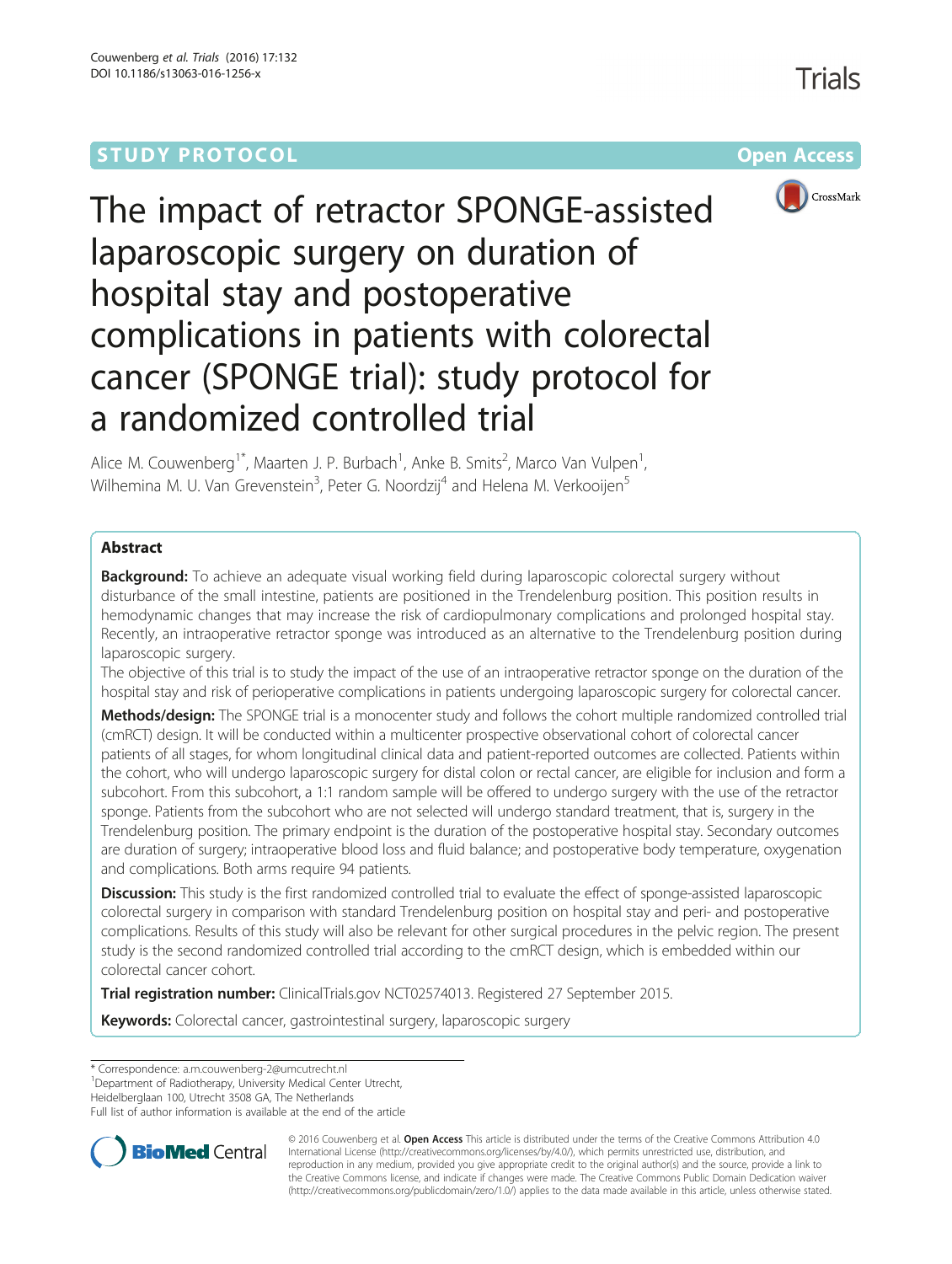#### Background

Colorectal cancer is the fourth most common cause of cancer worldwide with the highest incidence in developed countries [[1](#page-5-0)]. Surgery is still the cornerstone of curative colorectal cancer treatment. In the Netherlands, more than half of the colorectal resections is performed laparoscopically [\[2](#page-6-0)]. In laparoscopic colorectal surgery, a clear view on the operating field without disturbance of the small intestine in the pelvic region is essential. To achieve this, patients are positioned in a head down (Trendelenburg) position, having gravity retract the intestines away from the pelvic region to obtain a clear working field [[3](#page-6-0)]. The Trendelenburg position is associated with hemodynamic instability due to the increased intrathoracic and intracranial pressure [[4](#page-6-0)–[6\]](#page-6-0). This may complicate anesthetic control and could potentially cause postoperative airway obstruction due to laryngeal edema, and a decrease in postoperative lung function [[7](#page-6-0)–[9](#page-6-0)]. Nevertheless, the effects of the Trendelenburg position on postoperative outcomes, for example, cardiac and pulmonary complications and hospital stay, are still unclear because alternatives for the Trendelenburg position have not been available so far.

Recently, the Endoractor™ (CE Kawamoto Corporation, Osaka, Japan) retractor sponge has been introduced to keep the small intestine aside and create a proper view during laparoscopic pelvic surgery while the patient is in a horizontal position. The initial Dutch experience with the retractor sponge comes from a nonrandomized matched pilot study in which 45 patients underwent sponge-assisted operations and 45 control patients were operated on while in the Trendelenburg position [[10](#page-6-0)]. Patients who underwent sponge-assisted surgery had a shorter hospital stay compared to those in the Trendelenburg position (5.4 and 7 days, respectively,  $P = 0.041$ ). Fewer cardiac complications were observed in the sponge-assisted surgery group compared to the Trendelenburg group, although this difference was not significant (one patient with heart failure versus three patients with heart failure and one patient with myocardial infarction, respectively). These results seem promising; however, confirmation with larger numbers in a randomized setting is required.

Herein, we present a trial designed to evaluate the effect of sponge-assisted laparoscopic colorectal surgery on the duration of hospital stay in comparison with standard care, that is, surgery in the Trendelenburg position. In addition, we will assess the impact of spongeassisted surgery on postoperative complications, perioperative blood loss and fluid balance, operation time, and postoperative oxygenation and body temperature.

#### Methods/design

#### Study design

The SPONGE trial is a monocenter randomized controlled trial conducted within a multicenter observational

prospective cohort of colorectal cancer patients. This project is launched as the prospective initiative colorectal cancer cohort (Dutch: "Prospectief Landelijk ColoRectaal carcinoom Cohort" (PLCRC)) and follows the protocol of the "ProspectIve data CollectioN Initiative on Colorectal cancer (PICNIC)" (ClinicalTrials.gov: NCT02070146). This cohort was initiated in 2012 at the University Medical Center Utrecht (the Netherlands) and includes colorectal cancer patients of all stages. The cohort follows the "cohort multiple Randomized Controlled Trial" (cmRCT) design, which aims to facilitate multiple pragmatic randomized controlled trials simultaneously [[11](#page-6-0)].

#### Cohort informed consent procedure

Patients are enrolled in the cohort after a diagnosis of colorectal cancer. Informed consent for the longitudinal collection of clinical data is required for inclusion. Additionally, patients may provide optional consents to fillout questionnaires on patient-reported outcomes and for the collection of biomaterials (tumor tissue and blood sample). Upon enrollment, patients are also asked to provide "broad consent for randomization," according to the staged-informed consent procedure developed for cmRCT [\[12\]](#page-6-0). This means that patients may be randomly selected for experimental interventions in the future if eligible for this intervention. These patients will then be offered this experimental intervention, which they may accept or refuse. In case of refusal, patients receive standard care. Only patients who accept the offer will sign an additional informed consent. Patients who are eligible for the experimental intervention but who are not randomly selected will undergo standard care and will not be informed about the experimental intervention. They will serve as controls and their data are compared to the randomly selected patients who were offered the intervention.

#### Patient recruitment

For the present study, patients are enrolled in the cohort at the Department of Surgery of the St. Antonius Hospital, Nieuwegein, The Netherlands. Eligible patients meet the following inclusion criteria: 1) histologically confirmed distal colon (sigmoid) or rectal cancer, 2) planned for elective laparoscopic colorectal surgery, 3) performance status WHO 0 to 2 [\[13\]](#page-6-0), and 4) broad consent for randomization (Table [1](#page-2-0)). Patients with an indication for open colorectal surgery or emergency colorectal surgery and patients with an inadequate understanding of the Dutch language in speech and/or writing are excluded.

#### Random selection

Participants who meet the inclusion criteria of the SPONGE trial form a subcohort of eligible patients (Fig. [1](#page-2-0)). From this subcohort, patients are randomly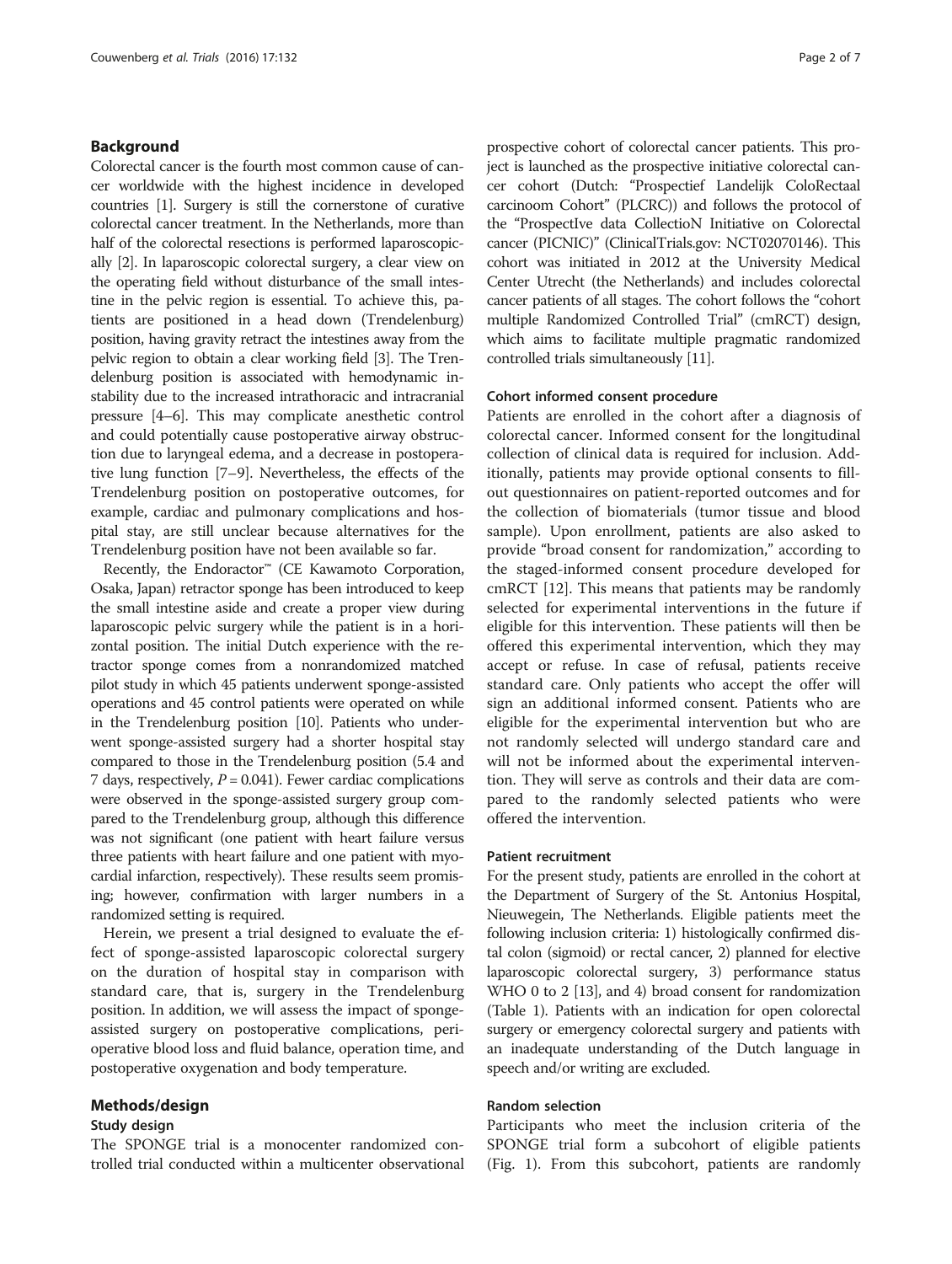<span id="page-2-0"></span>Table 1 Inclusion and exclusion criteria for the SPONGE trial

| Inclusion criteria                                                                                    | Exclusion criteria                                                            |
|-------------------------------------------------------------------------------------------------------|-------------------------------------------------------------------------------|
| Participant in the PLCRC project                                                                      | Indication for open colorectal<br>surgery                                     |
| Informed consent obtained<br>for being offered experimental<br>interventions within the PLCRC project | Emergency colorectal surgery                                                  |
| Distal colon (sigmoid) or rectum<br>carcinoma                                                         | Inadequate understanding of<br>the Dutch language in speech<br>and/or writing |
| Elective laparoscopic surgery                                                                         |                                                                               |
| Performance status WHO 0 to 2                                                                         |                                                                               |

PLCRC, prospective cohort of colorectal cancer patients; WHO, World Health Organization performance status

selected on a 1:1 basis. Randomly selected patients are offered sponge-assisted surgery. Stratified randomization is performed to take into account participation in other ongoing trials within the cohort, of which the (secondary) endpoints may interfere with endpoints of the SPONGE trial. At this moment, patients are stratified according to whether they received boost radiotherapy in the context of the RECTAL BOOST study, which is running as a cmRCT within the cohort (ClinicalTrials.gov: NCT01951521) [[14](#page-6-0)]. In this trial, a randomly selected group of patients with locally advanced rectal cancer is offered an additional radiation boost prior to standard neoadjuvant chemoradiation. Stratified randomization, using dedicated software, takes place at the Imaging Division University Medical Center Utrecht.

#### Study specific informed consent procedure

Patients randomly selected to be offered the spongeassisted surgery form the intervention group. If these patients accept the offer, additional informed consent is signed to undergo sponge-assisted surgery. Patients who are eligible but who are not randomly selected form the control group and undergo standard treatment, that is, surgery in Trendelenburg position. According to the cmRCT design, patients in the control group will not be informed about the sponge-assisted surgery intervention and will not sign additional informed consent.

#### Blinding

This trial is not blinded. The cmRCT design does not enable blinding of participants in the intervention arm. Randomly selected patients will be informed about the sponge intervention and must accept or refuse the sponge-assisted surgery. Patients in the control group are blinded to the fact that they serve as controls in the SPONGE trial. Investigators and physicians cannot be blinded to sponge use because operation reports require indication of the used devices for safety reasons.

#### Intervention

The intervention group consists of all patients that have been randomly selected to receive an offer for spongeassisted surgery. The sponge will be used only in patients who have accepted the intervention. The sponge, the Endoractor™, is a sterile device made of compressed cellulose material, which makes it suitable to fit through a 12 mm port. When inserted into the abdominal cavity, saline increases the sponge size approximately nine times and retracts organs by displacement, weight, and friction. First, the patient is positioned in the Trendelenburg to allow sponge positioning. After placement, the patient is repositioned into a horizontal position. After completion of the surgery, the sponge can be removed easily through a 12 mm port incision.

No side effects or complications related to sponge use were reported in a previous study [[15\]](#page-6-0) or in the pilot study. The sponge was tested for potential adverse effects such as cytotoxicity and intracutaneous reactivity [[15\]](#page-6-0). No tissue trauma or organ damage due to the sponge has been reported so far. The retractor sponge is X-ray detectable in case it was left inside the abdomen. The center in which the study is performed handles a

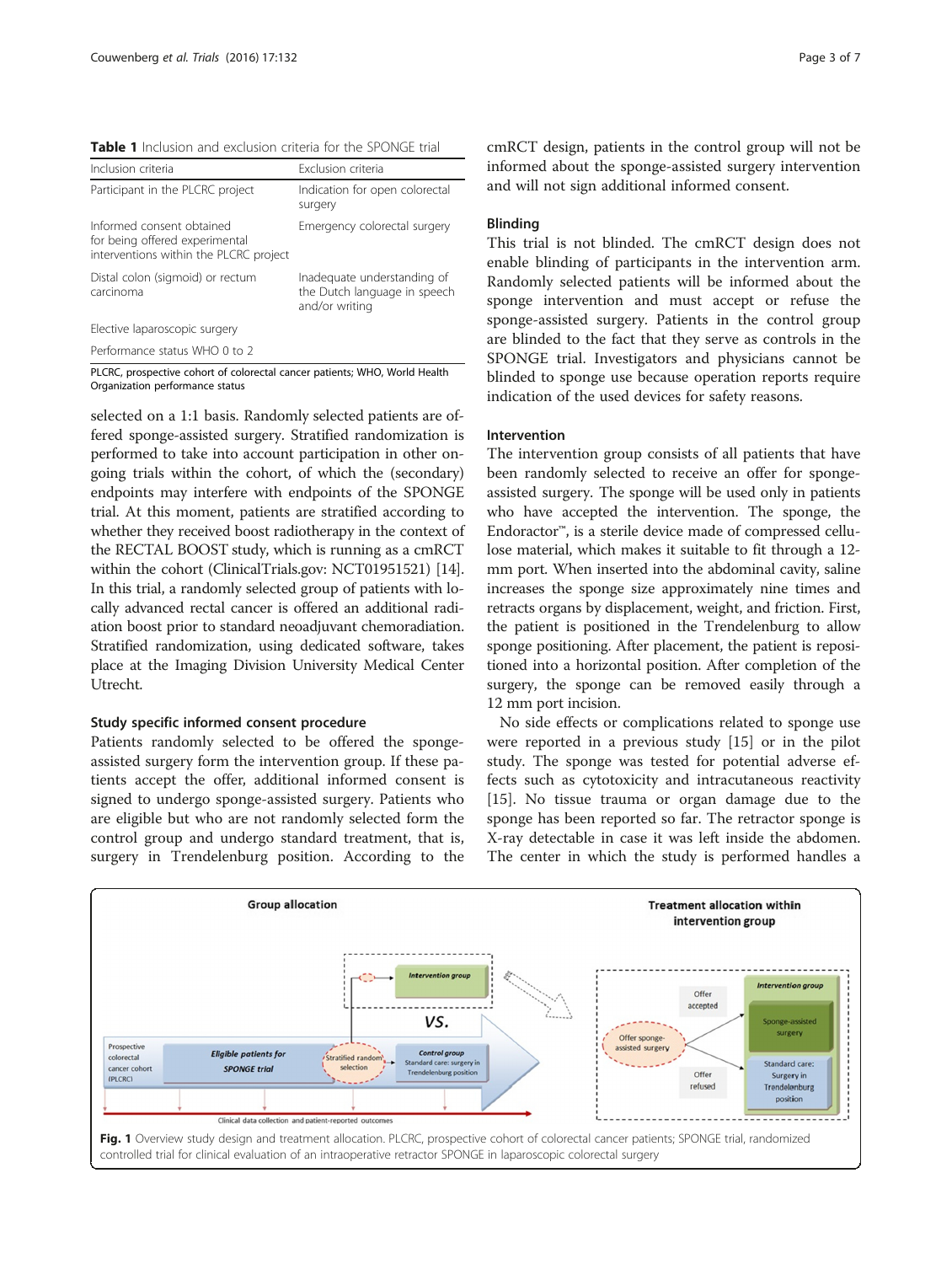strict surgical safety checklist, which includes noting sponge use, making the chance highly negligible that the sponge will not be removed from the abdomen. Presently, the SPONGE trial is being conducted with an experienced colorectal surgeon who has been working with the retractor sponge since 2013. In the near future, other colorectal surgeons will participate. Before participating in the study, surgeons will have completed a learning curve of 10 sponge-assisted surgeries.

#### Standard treatment

The control group consists of eligible patients from the subcohort who were not randomly selected to receive an offer of the sponge intervention. During surgery, the control patients are positioned in the Trendelenburg position, which is standard care during laparoscopic colorectal surgery. The surgeon will decide the angle of the Trendelenburg without a pre-specified angle range. Aesthetical, surgical, and pre- and post-supportive care other than the positioning of the patient are not prescribed by this study protocol and are carried out according to the standards used in the hospital.

#### Primary outcome

The primary endpoint of this study is postoperative hospital stay, defined as days from surgery until discharge. Discharge needs to be approved by a checklist confirmed by the attending physician. The checklist includes the following items: absence of fever (temperature below 38.5 °C); adequate pain management (VAS score below 4); absence of leukocytosis; passing stool (anally or via stoma); resumption of normal food intake (no nausea or vomiting); absence of an active, unstable and untreated cardiac, pulmonary or surgical complication; and presence of a supportive person at home at the time of discharge [\[16](#page-6-0), [17](#page-6-0)].

#### Secondary outcomes

Secondary endpoints are duration of surgery (minutes), blood-loss (mL), fluid balance (L), body temperature on arrival at the recovery room, oxygen therapy at discharge of the recovery room and postoperative complications (until 30 days after primary surgery).

Pulmonary complications are defined as respiratory failure, requiring mechanical ventilation; atelectasis, pleural effusion, or pneumothorax, as diagnosed on chest radiographs; or pneumonia, based on clinical, laboratory, and imaging findings combined with initiation of antibiotic therapy. Cardiac complications are reported as symptoms of myocardial ischemia and cardiac events, including acute myocardial infarction, congestive cardiac failure, new-onset or rapid atrial fibrillation, major arrhythmia, and cardiac arrest. Surgical complications are reported as symptoms of surgical site infection, anastomotic leakage, postoperative bleeding, or ileal and early stoma-related complications

(that is, ischemia, stoma retraction, or small bowel obstruction). All endpoints will be captured from patients' medical file, operation, and anesthesia records.

#### Data collection

Clinical data are being captured from the patients' electronic medical files and will be collected in an electronic database encompassing data of all cohort participants. In this database, variables are registered under a unique study number provided to each cohort participant. For patients in the SPONGE trial, additional clinical information, that is, duration of surgery, blood loss, fluid balance, postoperative body temperature, and oxygen therapy, will be collected from electronic medical files. Only the research office of the Imaging Division, University Medical Center Utrecht, possesses the key to link study numbers back to patient identifiers. At baseline, data will be collected on demographics, body mass index, co-morbidities, tumor characteristics, neoadjuvant therapy, ASA classification, type of anesthesia, and surgical procedure.

#### Sample size

In the previously mentioned pilot study, the hospital stay in the in the Trendelenburg group was 7.0 days compared to 5.4 days in the sponge-assisted surgery group, with a standard deviation of 2.04 [\[10\]](#page-6-0). To calculate a sample size, we used a two-sided test with a type I error of 5 % and power of 80 %. We assumed a difference in duration of hospital stay of 1 day to be clinically relevant (5 days in the sponge group versus 6 days in the control group). Based on a refusal rate of 10 % in the intervention arm, a sample size of at least 82 patients per arm is needed to confirm this hypothesis. Because hospital stay generally does not have a Gaussian distribution, we decided to add 15 % in order to adjust the sample size for analysis with nonparametric tests [[18\]](#page-6-0). Our final sample size was calculated to be 98 patients per arm.

#### Statistical analysis

Data will be analyzed according to the intention-to-treat principle. Differences in continuous outcomes will be tested using independent samples t-tests or nonparametric equivalents, depending on the distribution. Chi squared tests (or Fishers Exact tests) will be used to test differences in categorical variables. Adjusted analyses will be performed in case of unbalanced randomization between the intervention and control arm. A P value of 0.05 is considered significant. Statistical analyses will be performed using Statistical Package for Social Sciences (SPSS) software (IBM SPSS Statistics for Windows, Armonk, NY: IBM Corp.).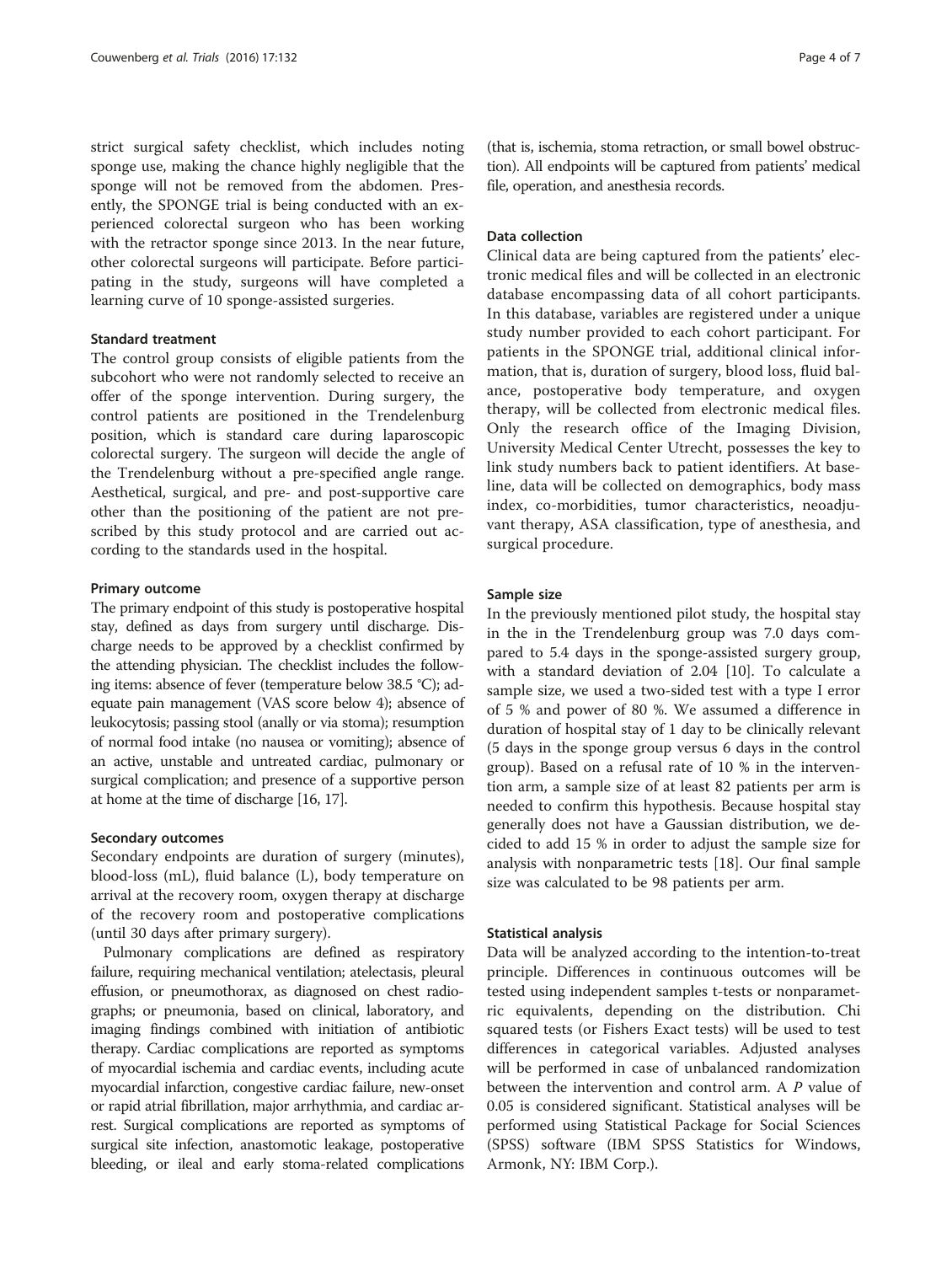#### Safety reporting

Within the observational colorectal cancer cohort, serious adverse events (SAEs) are measured by an annual questionnaire. For the present study, serious adverse device events (SADEs) and study-specific SAEs are measured, including major complications, as an event within the first 30 days after sponge-assisted surgery resulting in any serious surgical complications or any medical event resulting in death or a life threatening situation. The sponsor will report these events within 15 days after notification. SADEs that result in death or are life threatening are reported within 7 days after the responsible investigator has first knowledge of it. SADEs and SAEs are reported on a Dutch web portal ([www.toetsingonline.nl\)](http://www.toetsingonline.nl/).

#### **Discussion**

The SPONGE trial is the first randomized controlled trial to evaluate the impact of the use of the retractor sponge during laparoscopic colorectal surgery on duration of hospital stay and postoperative complications. Since no alternative for the Trendelenburg position has been available, the clinical relevance of the effects related to this position has never been investigated. Recently, results of a pilot study suggested that avoidance of the Trendelenburg position might reduce the postoperative hospital stay [[10](#page-6-0)]. This effect could potentially be explained by a more stable perioperative hemodynamic status, which may make patients less prone to develop complications. Since this pilot study was a nonrandomized retrospective matched analysis, the risk of bias is considerable. Therefore, a randomized trial is warranted to estimate an unbiased effect of the Trendelenburg position on postoperative complications and hospital stay.

This trial is relevant because the number of (non-)surgical postoperative complications after colorectal surgery is substantial and result in a relatively high morbidity and mortality rate [\[19, 20](#page-6-0)]. Even though laparoscopic colorectal surgery is associated with certain benefits as a shorter hospital stay, less blood loss, and a faster recovery of bowel function, the risk on postoperative cardiopulmonary complications is not evidently lower than in open surgical procedure. A systematic review on nonsurgical complications following laparoscopic or open surgery for colorectal cancer showed no difference in the risk of pulmonary complications (pooled analysis for laparoscopy in colon cancer (OR 0.78, 95 % CI 0.53 to 1.13) and in rectal cancer (OR 1.19, 95 % CI 0.74 to 1.90)) [[21](#page-6-0)]. Significantly fewer cardiac adverse events were observed in patients undergoing colectomy, but not in those undergoing rectal surgery (OR 0.28, 95 % CI 0.11 to 0.71 and OR 0.85, 95 % CI 0.41 to 1.71, respectively). This could be a result of the more extensive surgery, longer operation time, and higher risk on overall postoperative morbidity in rectal surgery [[22](#page-6-0)]. Several studies presented the effects of the Trendelenburg position on perioperative cardiopulmonary parameters, but postoperative data are lacking [\[7](#page-6-0), [8](#page-6-0), [23](#page-6-0)–[26\]](#page-6-0). Besides, the effect of a patient's position as an independent factor is hard to evaluate because the perioperative hemodynamic parameters are partly influenced by pneumoperitoneum, which is the  $CO<sub>2</sub>$ gas insufflation in the abdominal cavity [\[3\]](#page-6-0).

The retractor sponge may provide two additional advantages. In the Trendelenburg position, cephalad excursion (sliding) of the patient while on the operation table can be problematic, particularly for obese patients or when the tables are positioned at steep angles. Sliding can cause skin and neuropathic injuries and can disturb the surgical procedure [[27](#page-6-0), [28](#page-6-0)]. Some devices used for sliding prevention, such as shoulder braces or headrests, can induce neuromuscular injuries, particularly brachial plexus injury, and are therefore not recommended [[27](#page-6-0)]. In spongeassisted surgery, patients are operated in horizontal position with no risk of sliding. Another potential benefit of a horizontal position is a more comfortable ergonomic position for the surgeon. The retractor sponge allows the surgeon to work with laparoscopic instruments in a horizontal line with the patient, which may reduce tension in the arms and neck. Unfortunately, we are not able to investigate these potential ergonomic benefits because this trial is performed at only one center with extensive experience in sponge-assisted surgery.

This study uses the cmRCT design. This design aims to overcome shortcomings of classic RCTs such as slow recruitment, disappointment bias in patients randomized to the control arm, and poor generalizability due to enrollment of only a small proportion of eligible patients [[14, 29\]](#page-6-0). Trial recruitment within the PLCRC cohort is expected to be more efficient because patients are recruited from a large patient cohort, and only patients randomly selected for the intervention are informed about the intervention. In popular low risk interventions, such as the one used in the present study, the risk of disappointment bias or dropout in the control arm, due to a strong preference for the sponge intervention, is therefore diminished.

A challenging aspect of the cmRCT design is the fact that multiple trials are conducted simultaneously within one cohort. In patients eligible for multiple trials, interference of endpoints between trials might occur. As mentioned earlier, some of the patients eligible for the SPONGE trial will have participated in the RECTAL BOOST study [\[14\]](#page-6-0). Patients having received the boost intervention potentially have a higher risk on acute toxicity than patients who undergo standard chemoradiation [[30](#page-6-0)], which could result in perioperative complications and thereby prolonged hospital stay. In order to balance the number of patients treated with the experimental boost intervention between both arms, stratified randomization is required. The main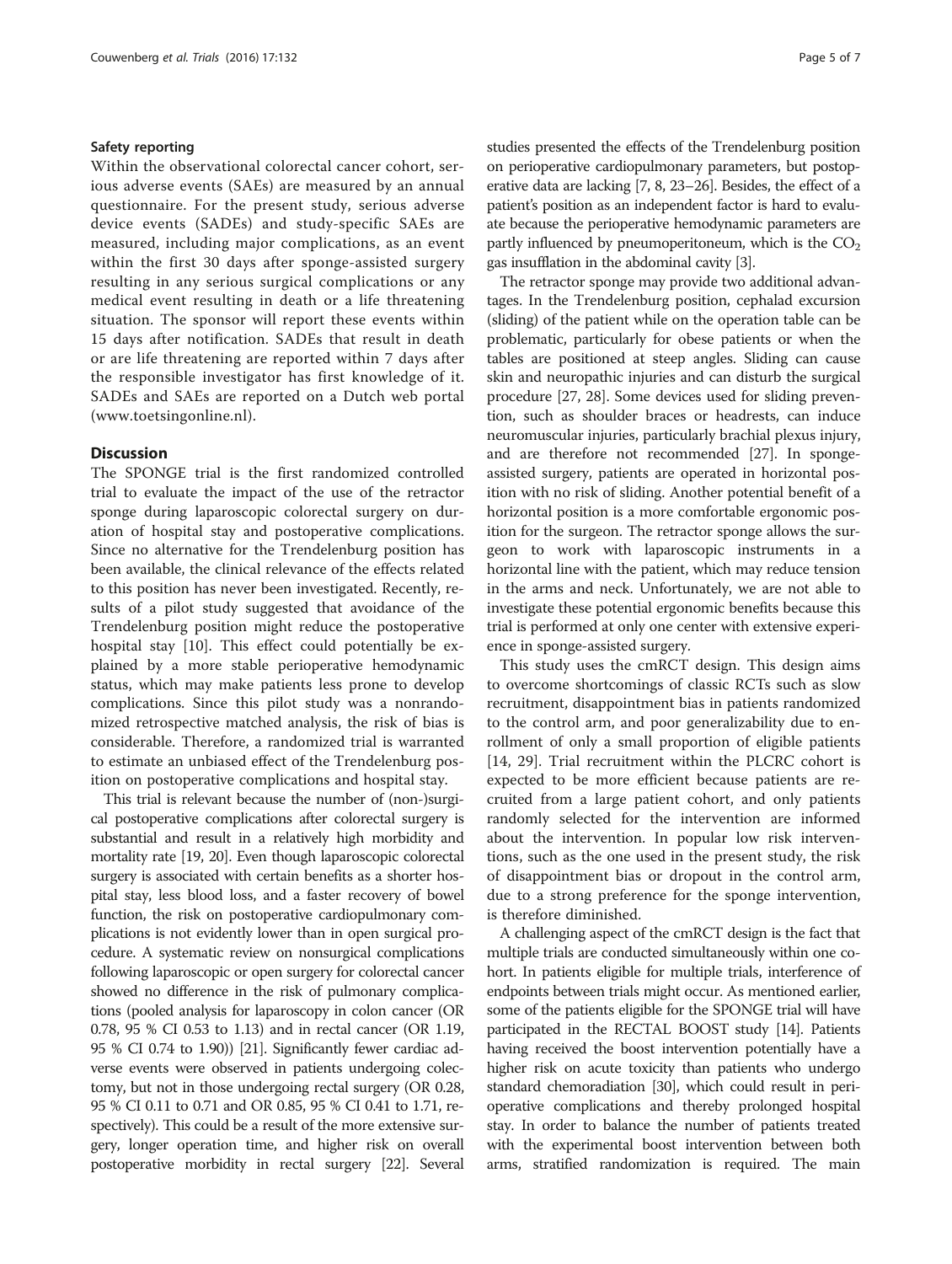<span id="page-5-0"></span>advantage of stratified randomization is the systematic balance of factors, which may influence outcome measures between treatment groups resulting in trial efficiency, increased power and less need for (biased) post-hoc analysis [[31](#page-6-0)]. Furthermore, stratified randomization enables the possibility to detect potential interactions between the boost intervention and outcome measures of the SPONGE trial. On the other hand, the more trials conducted within one cohort, the more strata required for randomization in every new trial. This will result in complex trial coordination, treatment allocation, and trial administration. Having too much trial-induced strata may result in overstratification. This could lead to unfilled strata, unequal distribution of stratification factors, or the need for adjusted analysis [[31](#page-6-0)–[33\]](#page-6-0). In addition, it is yet unclear if there is such as a limit in number of interventions per patient within the cmRCT design. In our cohort, these new methodological challenges should be taken into account when a new trial is initiated. In the future, expertise of clinicians will be essential in the design of new cmRCT-based trials because overlap of endpoints must be considered in an early stage since this could affect potential recruitment rates and thereby the succeeding of a trial.

A limitation of this study is that the trial is performed in a single center by a surgeon experienced with sponges. In the near future, other centers may participate, which will enhance the generalizability of the results. In addition, the trial is performed unblinded. The pragmatic cmRCT design makes blinding impossible because information must be provided to randomly selected patients because they have to choose whether they want to undergo sponge-assisted or standard surgery. Clinicians cannot be blinded because perioperative use of the sponge must be reported in the operation report for safety reasons. To minimize observer bias in physicians responsible for discharge of the patients, we use an objective primary endpoint in the form of a discharge checklist. Both intervention arm and control patients will be assessed by this checklist provided to attending physicians. According to the cmRCT design, patients in the control arm are not aware of the fact that a sponge intervention is available, which may minimize disappointment bias.

In conclusion, this trial will evaluate the clinical effects of sponge-assisted laparoscopic colorectal surgery compared to the standard Trendelenburg positioning. Results of the trial will be applicable to other institutions performing laparoscopic colorectal surgery, as well as to other laparoscopic pelvic procedures that make use of the Trendelenburg position.

#### Trial status

The trial started in November 2015 and is currently enrolling participants.

#### Ethics approval

This study will be conducted according to the principles of the Declaration of Helsinki (64th WMA General Assembly, Fortaleza, Brazil, October 2013) and in accordance with the Medical Research Involving Human Subjects Act (WMO), the Good Clinical Practice guidelines, and this study protocol. The trial study protocol was approved by a Dutch institutional review board ("Medical research Ethics Committees United" (MEC-U)) on 5 December 2014 and is registered on clinicaltrials.gov under ClinicalTrials.gov NCT02574013.

#### Open Access

This article is distributed under the terms of the Creative Commons Attribution 4.0 International License ([http://](http://creativecommons.org/licenses/by/4.0/) [creativecommons.org/licenses/by/4.0/](http://creativecommons.org/licenses/by/4.0/)), which permits unrestricted use, distribution, and reproduction in any medium, provided you give appropriate credit to the original author(s) and the source, provide a link to the Creative Commons license, and indicate if changes were made. The Creative Commons Public Domain Dedication waiver ([http://creativecommons.org/publicdomain/zero/1.0/\)](http://creativecommons.org/publicdomain/zero/1.0/) applies to the data made available in this article, unless otherwise stated.

#### Abbreviations

cmRCT: Cohort Multiple Randomized Controlled Trial; PLCRC: Prospective Data Collection Initiative on Colorectal Cancer (in Dutch: Prospectief Landelijk cohort ColoRectaal Carcinoom); VAS: Visual Analogue Scale.

#### Competing interests

The authors declare that they have no competing interests.

#### Authors' contributions

All authors contributed to the conception of this trial. ABS is the principal investigator and performs the sponge-assisted surgeries. ABS and AMC coordinate the trial. HMV is involved in the trial design and data analysis. PGN, WMUG, MV and MJPB contributed to the trial design, outcome definition, and implementation. AMC, MJPB and HMV drafted the manuscript. All authors read and approved the final manuscript.

#### Funding

The trial is funded by the sponsor St Antonius Hospital (Nieuwegein, The Netherlands).

#### Author details

<sup>1</sup> Department of Radiotherapy, University Medical Center Utrecht, Heidelberglaan 100, Utrecht 3508 GA, The Netherlands. <sup>2</sup>Department of Surgery, St. Antonius Hospital, Koekoekslaan 1, Nieuwegein 3430 EM, The Netherlands. <sup>3</sup>Department of Surgery, University Medical Center Utrecht, Heidelberglaan 100, Utrecht 3508 GA, The Netherlands. <sup>4</sup>Department of Anesthesiology, St. Antonius Hospital, Koekoekslaan 1, Nieuwegein 3430 EM, The Netherlands. <sup>5</sup>Imaging Division, University Medical Center Utrecht, Heidelberglaan 100, Utrecht 3508 GA, The Netherlands.

#### Received: 17 October 2015 Accepted: 24 February 2016 Published online: 10 March 2016

#### References

1. Ferlay J, Soerjomataram I, Ervik M, Dikshit R, Eser S, Mathers C, et al. GLOBOCAN 2012 v1.0, Cancer Incidence and Mortality Worldwide: IARC CancerBase. Lyon: International Agency for Research on Cancer; 2012. Available from: [http://globocan.iarc.fr](http://globocan.iarc.fr/).